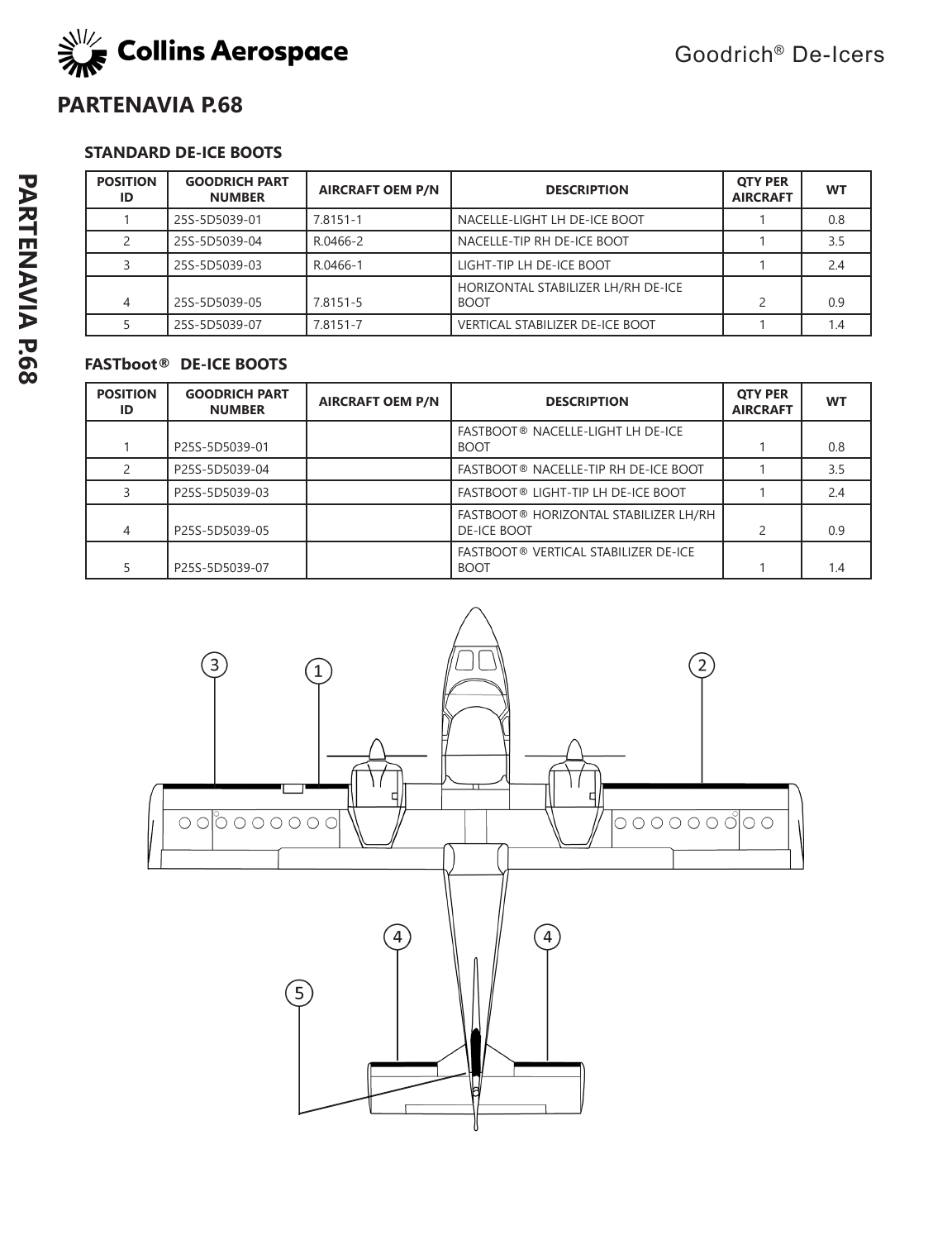

### **PARTENAVIA P.68B (OBSERVER)**

### **STANDARD DE-ICE BOOTS**

| <b>POSITION</b><br>ID | <b>GOODRICH PART</b><br><b>NUMBER</b> | <b>AIRCRAFT OEM P/N</b> | <b>DESCRIPTION</b>                                | <b>OTY PER</b><br><b>AIRCRAFT</b> | <b>WT</b> |
|-----------------------|---------------------------------------|-------------------------|---------------------------------------------------|-----------------------------------|-----------|
|                       | 25S-5D5039-01                         | 7.8151-1                | NACELLE-LIGHT LH DE-ICE BOOT                      |                                   | 0.8       |
|                       | 25S-5D5039-04                         | R.0466-2                | NACELLE-TIP RH DE-ICE BOOT                        |                                   | 3.5       |
|                       | 25S-5D5039-03                         | R.0466-1                | LIGHT-TIP LH DE-ICE BOOT                          |                                   | 2.4       |
|                       | 25S-5D5039-05                         | 7.8151-5                | HORIZONTAL STABILIZER LH/RH DE-ICE<br><b>BOOT</b> |                                   | 0.9       |
|                       | 25S-5D5039-07                         | 7.8151-7                | <b>VERTICAL STABILIZER DE-ICE BOOT</b>            |                                   | 1.4       |

| <b>POSITION</b><br>ID | <b>GOODRICH PART</b><br><b>NUMBER</b> | <b>AIRCRAFT OEM P/N</b> | <b>DESCRIPTION</b>                                          | <b>OTY PER</b><br><b>AIRCRAFT</b> | <b>WT</b> |
|-----------------------|---------------------------------------|-------------------------|-------------------------------------------------------------|-----------------------------------|-----------|
|                       | P25S-5D5039-01                        |                         | FASTBOOT® NACELLE-LIGHT LH DE-ICE<br><b>BOOT</b>            |                                   | 0.8       |
|                       | P25S-5D5039-04                        |                         | FASTBOOT® NACELLE-TIP RH DE-ICE BOOT                        |                                   | 3.5       |
|                       | P25S-5D5039-03                        |                         | FASTBOOT® LIGHT-TIP LH DE-ICE BOOT                          |                                   | 2.4       |
| 4                     | P25S-5D5039-05                        |                         | FASTBOOT® HORIZONTAL STABILIZER LH/RH<br><b>DE-ICE BOOT</b> |                                   | 0.9       |
|                       | P25S-5D5039-07                        |                         | FASTBOOT® VERTICAL STABILIZER DE-ICE<br><b>BOOT</b>         |                                   | 1.4       |

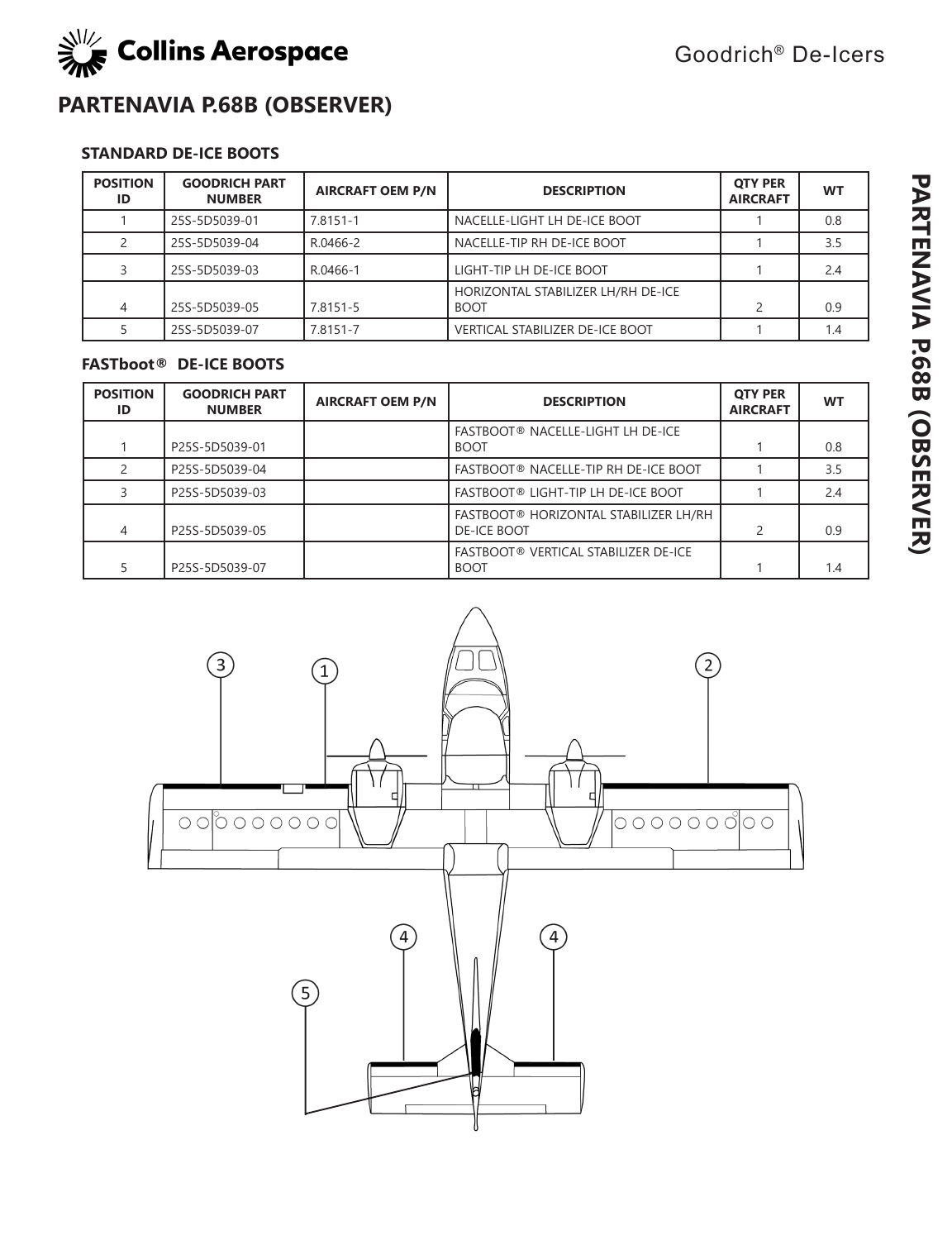

# **PARTENAVIA P.68 (OBSERVER 2)**

### **STANDARD DE-ICE BOOTS**

| <b>POSITION</b><br>ID | <b>GOODRICH PART</b><br><b>NUMBER</b> | <b>AIRCRAFT OEM P/N</b> | <b>DESCRIPTION</b>                                | <b>OTY PER</b><br><b>AIRCRAFT</b> | <b>WT</b> |
|-----------------------|---------------------------------------|-------------------------|---------------------------------------------------|-----------------------------------|-----------|
|                       | 25S-5D5039-01                         | 7.8151-1                | NACELLE-LIGHT LH DE-ICE BOOT                      |                                   | 0.8       |
|                       | 25S-5D5039-04                         | R.0466-2                | NACELLE-TIP RH DE-ICE BOOT                        |                                   | 3.5       |
|                       | 25S-5D5039-03                         | R.0466-1                | LIGHT-TIP LH DE-ICE BOOT                          |                                   | 2.4       |
| 4                     | 25S-5D5039-05                         | 7.8151-5                | HORIZONTAL STABILIZER LH/RH DE-ICE<br><b>BOOT</b> |                                   | 0.9       |
|                       | 25S-5D5039-07                         | 7.8151-7                | <b>VERTICAL STABILIZER DE-ICE BOOT</b>            |                                   | 1.4       |

| <b>POSITION</b><br>ID | <b>GOODRICH PART</b><br><b>NUMBER</b> | <b>AIRCRAFT OEM P/N</b> | <b>DESCRIPTION</b>                                          | <b>OTY PER</b><br><b>AIRCRAFT</b> | WT  |
|-----------------------|---------------------------------------|-------------------------|-------------------------------------------------------------|-----------------------------------|-----|
|                       | P25S-5D5039-01                        |                         | FASTBOOT® NACELLE-LIGHT LH DE-ICE<br><b>BOOT</b>            |                                   | 0.8 |
| $\mathcal{P}$         | P25S-5D5039-04                        |                         | FASTBOOT® NACELLE-TIP RH DE-ICE BOOT                        |                                   | 3.5 |
|                       | P25S-5D5039-03                        |                         | FASTBOOT® LIGHT-TIP LH DE-ICE BOOT                          |                                   | 2.4 |
| 4                     | P25S-5D5039-05                        |                         | FASTBOOT® HORIZONTAL STABILIZER LH/RH<br><b>DE-ICE BOOT</b> | $\overline{c}$                    | 0.9 |
|                       | P25S-5D5039-07                        |                         | FASTBOOT® VERTICAL STABILIZER DE-ICE<br><b>BOOT</b>         |                                   | 1.4 |

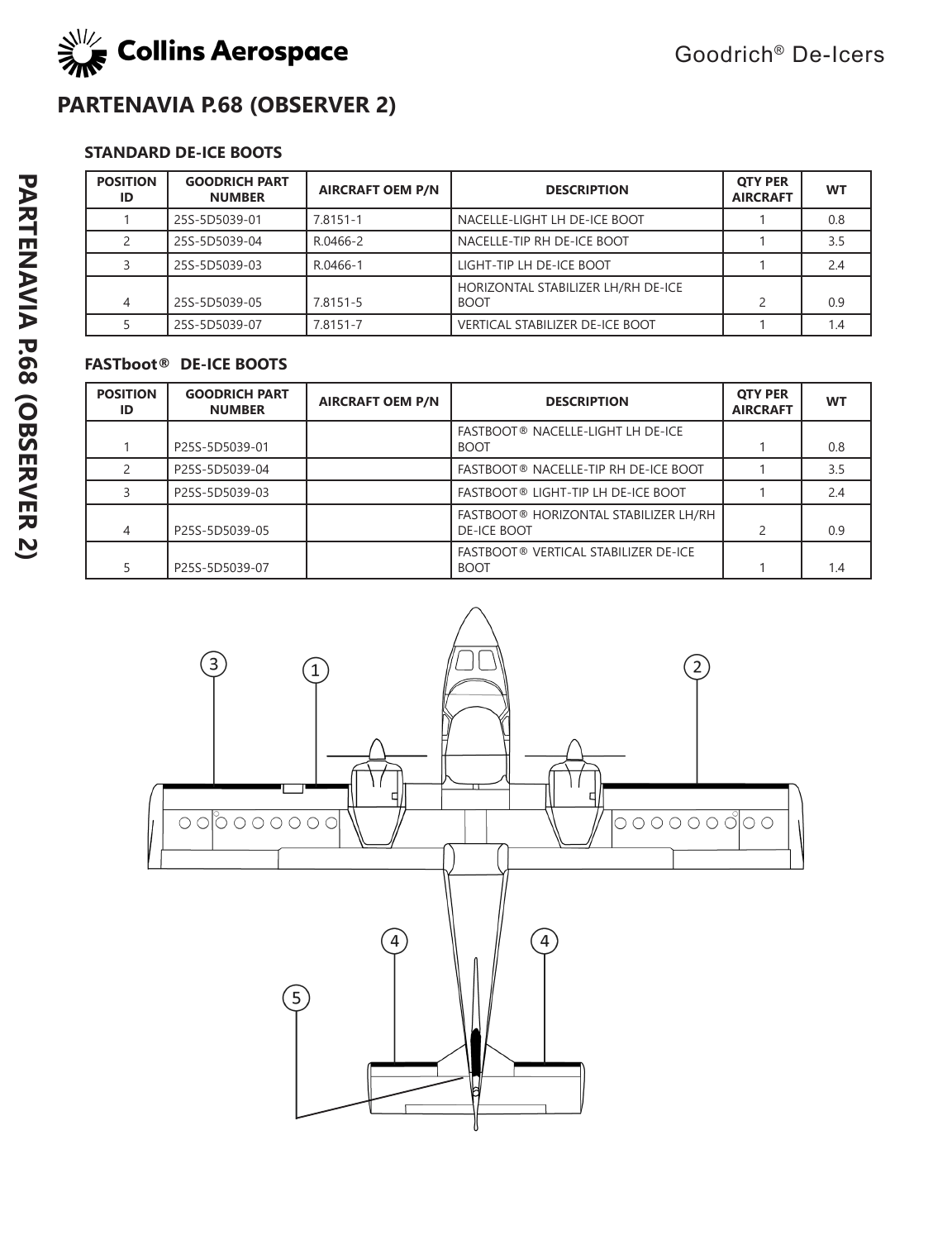

# **PARTENAVIA P.68C UP TO S/N 251 EXCEPT S/N 243**

### **STANDARD DE-ICE BOOTS**

| <b>POSITION</b><br>ID | <b>GOODRICH PART</b><br><b>NUMBER</b> | <b>AIRCRAFT OEM P/N</b> | <b>DESCRIPTION</b>                                | <b>OTY PER</b><br><b>AIRCRAFT</b> | <b>WT</b> |
|-----------------------|---------------------------------------|-------------------------|---------------------------------------------------|-----------------------------------|-----------|
|                       | 25S-5D5039-01                         | 7.8151-1                | NACELLE-LIGHT LH DE-ICE BOOT                      |                                   | 0.8       |
|                       | 25S-5D5039-04                         | R.0466-2                | NACELLE-TIP RH DE-ICE BOOT                        |                                   | 3.5       |
|                       | 25S-5D5039-08                         |                         | NACELLE-TIP RH DE-ICE BOOT                        |                                   | 3.3       |
|                       | 25S-5D5039-03                         | R.0466-1                | LIGHT-TIP LH DE-ICE BOOT                          |                                   | 2.4       |
| 4                     | 25S-5D5039-05                         | 7.8151-5                | HORIZONTAL STABILIZER LH/RH DE-ICE<br><b>BOOT</b> |                                   | 0.9       |
|                       | 25S-5D5039-07                         | 7.8151-7                | <b>VERTICAL STABILIZER DE-ICE BOOT</b>            |                                   | 1.4       |

| <b>POSITION</b><br>ID | <b>GOODRICH PART</b><br><b>NUMBER</b> | <b>AIRCRAFT OEM P/N</b> | <b>DESCRIPTION</b>                                          | <b>OTY PER</b><br><b>AIRCRAFT</b> | <b>WT</b> |
|-----------------------|---------------------------------------|-------------------------|-------------------------------------------------------------|-----------------------------------|-----------|
|                       | P25S-5D5039-01                        |                         | FASTBOOT® NACELLE-LIGHT LH DE-ICE<br><b>BOOT</b>            |                                   | 0.8       |
|                       | P25S-5D5039-04                        |                         | FASTBOOT® NACELLE-TIP RH DE-ICE BOOT                        |                                   | 3.5       |
|                       | P25S-5D5039-08                        |                         | FASTBOOT® NACELLE-TIP RH DE-ICE BOOT                        |                                   | 3.3       |
|                       | P25S-5D5039-03                        |                         | FASTBOOT® LIGHT-TIP LH DE-ICE BOOT                          |                                   | 2.4       |
| 4                     | P25S-5D5039-05                        |                         | FASTBOOT® HORIZONTAL STABILIZER LH/RH<br><b>DE-ICE BOOT</b> |                                   | 0.9       |
|                       | P25S-5D5039-07                        |                         | FASTBOOT® VERTICAL STABILIZER DE-ICE<br><b>BOOT</b>         |                                   | 1.4       |

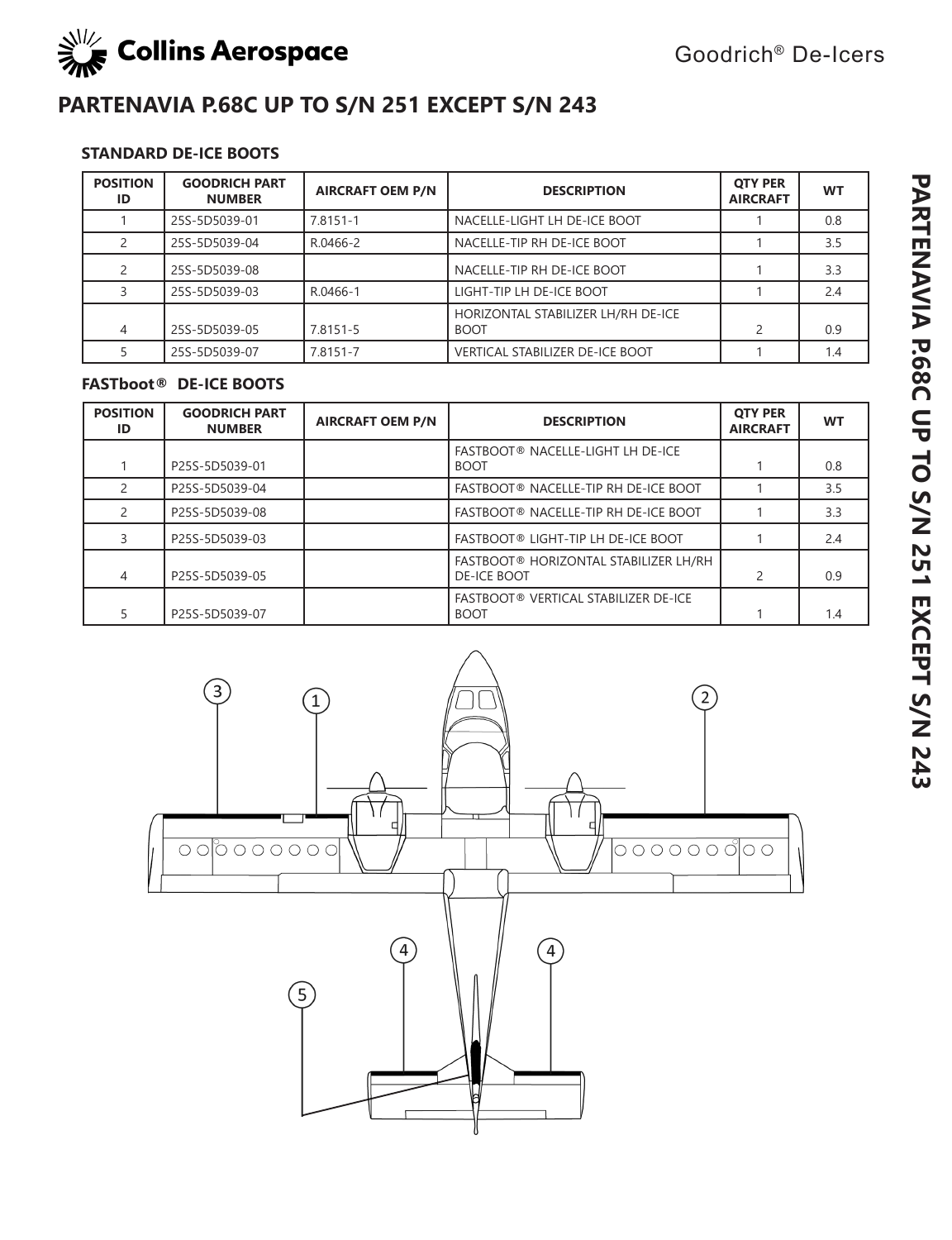

# **PARTENAVIA P.68C S/N 251 UP INCLUDING S/N 243**

### **STANDARD DE-ICE BOOTS**

| <b>POSITION</b><br>ID | <b>GOODRICH PART</b><br><b>NUMBER</b> | <b>AIRCRAFT OEM P/N</b> | <b>DESCRIPTION</b>                                | <b>OTY PER</b><br><b>AIRCRAFT</b> | <b>WT</b> |
|-----------------------|---------------------------------------|-------------------------|---------------------------------------------------|-----------------------------------|-----------|
|                       | 25S-5D5039-01                         | 7.8151-1                | NACELLE-LIGHT LH DE-ICE BOOT                      |                                   | 0.8       |
|                       | 25S-5D5039-10                         | 7.8151-4                | NACELLE-TIP RH DE-ICE BOOT                        |                                   | 3.5       |
|                       | 25S-5D5039-09                         | 7.8151-3                | LIGHT-TIP LH DE-ICE BOOT                          |                                   | 2.3       |
| 4                     | 25S-5D5039-05                         | 7.8151-5                | HORIZONTAL STABILIZER LH/RH DE-ICE<br><b>BOOT</b> |                                   | 0.9       |
|                       | 25S-5D5039-07                         | 7.8151-7                | <b>VERTICAL STABILIZER DE-ICE BOOT</b>            |                                   | 1.4       |

| <b>POSITION</b><br>ID | <b>GOODRICH PART</b><br><b>NUMBER</b> | <b>AIRCRAFT OEM P/N</b> | <b>DESCRIPTION</b>                                           | <b>OTY PER</b><br><b>AIRCRAFT</b> | WT  |
|-----------------------|---------------------------------------|-------------------------|--------------------------------------------------------------|-----------------------------------|-----|
|                       | P25S-5D5039-01                        |                         | FASTBOOT® NACELLE-LIGHT LH DE-ICE<br><b>BOOT</b>             |                                   | 0.8 |
| $\mathcal{P}$         | P25S-5D5039-10                        |                         | FASTBOOT® NACELLE-TIP RH DE-ICE BOOT                         |                                   | 3.5 |
|                       | P25S-5D5039-09                        |                         | FASTBOOT® LIGHT-TIP LH DE-ICE BOOT                           |                                   | 2.3 |
| 4                     | P25S-5D5039-05                        |                         | FASTBOOT ® HORIZONTAL STABILIZER LH/RH<br><b>DE-ICE BOOT</b> | 2                                 | 0.9 |
|                       | P25S-5D5039-07                        |                         | FASTBOOT® VERTICAL STABILIZER DE-ICE<br><b>BOOT</b>          |                                   | 1.4 |

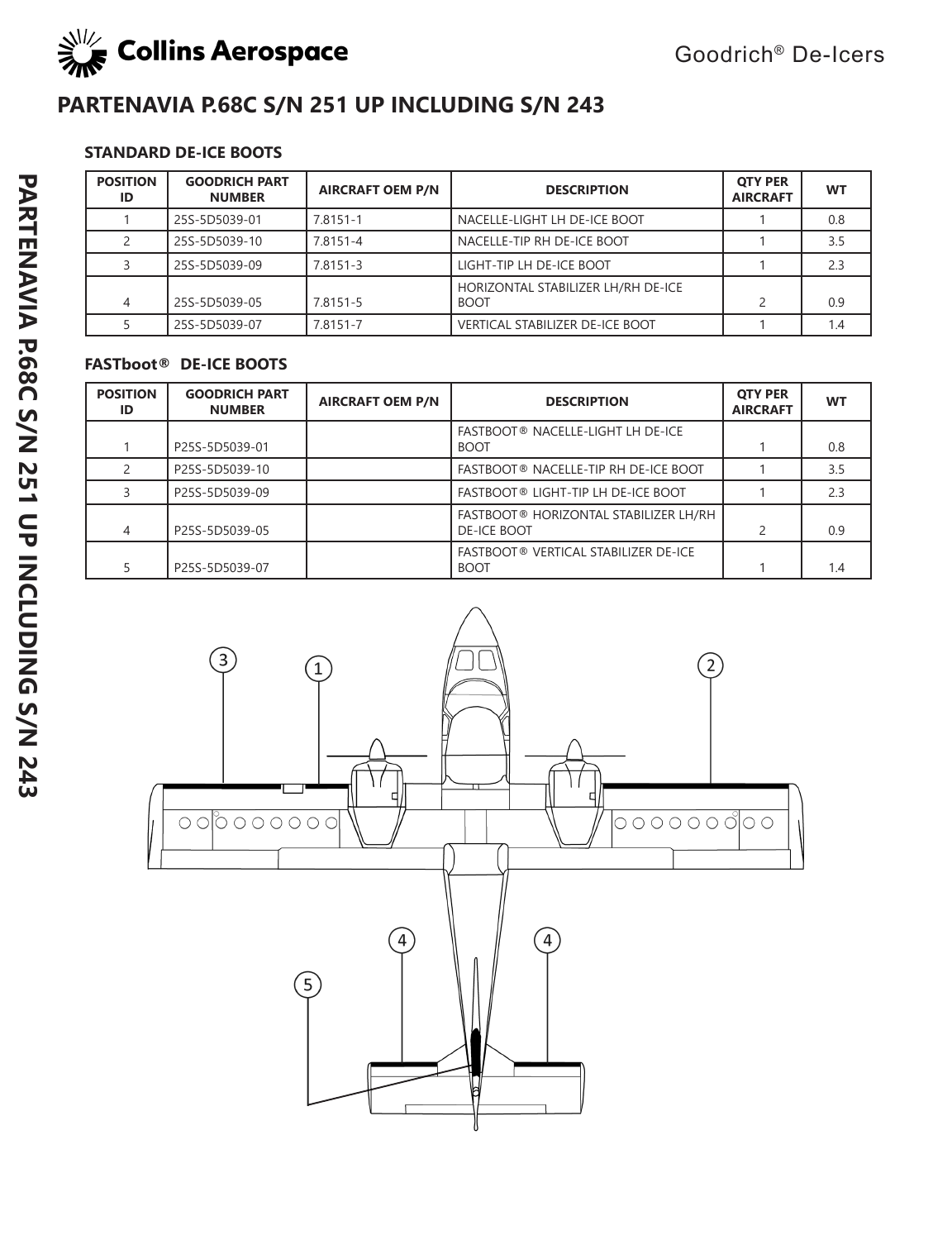

### **PARTENAVIA P.68C-TC UP TO S/N 313-22**

### **STANDARD DE-ICE BOOTS**

| <b>POSITION</b><br>ID | <b>GOODRICH PART</b><br><b>NUMBER</b> | <b>AIRCRAFT OEM P/N</b> | <b>DESCRIPTION</b>                                | <b>OTY PER</b><br><b>AIRCRAFT</b> | <b>WT</b> |
|-----------------------|---------------------------------------|-------------------------|---------------------------------------------------|-----------------------------------|-----------|
|                       | 25S-5D5039-01                         | 7.8151-1                | NACELLE-LIGHT LH DE-ICE BOOT                      |                                   | 0.8       |
|                       | 25S-5D5039-04                         | R.0466-2                | NACELLE-TIP RH DE-ICE BOOT                        |                                   | 3.5       |
|                       | 25S-5D5039-08                         |                         | NACELLE-TIP RH DE-ICE BOOT                        |                                   | 3.3       |
|                       | 25S-5D5039-03                         | R.0466-1                | LIGHT-TIP LH DE-ICE BOOT                          |                                   | 2.4       |
| 4                     | 25S-5D5039-05                         | 7.8151-5                | HORIZONTAL STABILIZER LH/RH DE-ICE<br><b>BOOT</b> | $\mathcal{P}$                     | 0.9       |
|                       | 25S-5D5039-07                         | 7.8151-7                | <b>VERTICAL STABILIZER DE-ICE BOOT</b>            |                                   | 1.4       |

| <b>POSITION</b><br>ID | <b>GOODRICH PART</b><br><b>NUMBER</b> | <b>AIRCRAFT OEM P/N</b> | <b>DESCRIPTION</b>                                          | <b>OTY PER</b><br><b>AIRCRAFT</b> | <b>WT</b> |
|-----------------------|---------------------------------------|-------------------------|-------------------------------------------------------------|-----------------------------------|-----------|
|                       | P25S-5D5039-01                        |                         | FASTBOOT® NACELLE-LIGHT LH DE-ICE<br><b>BOOT</b>            |                                   | 0.8       |
|                       | P25S-5D5039-04                        |                         | FASTBOOT® NACELLE-TIP RH DE-ICE BOOT                        |                                   | 3.5       |
|                       | P25S-5D5039-08                        |                         | FASTBOOT® NACELLE-TIP RH DE-ICE BOOT                        |                                   | 3.3       |
|                       | P25S-5D5039-03                        |                         | FASTBOOT® LIGHT-TIP LH DE-ICE BOOT                          |                                   | 2.4       |
| 4                     | P25S-5D5039-05                        |                         | FASTBOOT® HORIZONTAL STABILIZER LH/RH<br><b>DE-ICE BOOT</b> |                                   | 0.9       |
|                       | P25S-5D5039-07                        |                         | FASTBOOT® VERTICAL STABILIZER DE-ICE<br><b>BOOT</b>         |                                   | 1.4       |

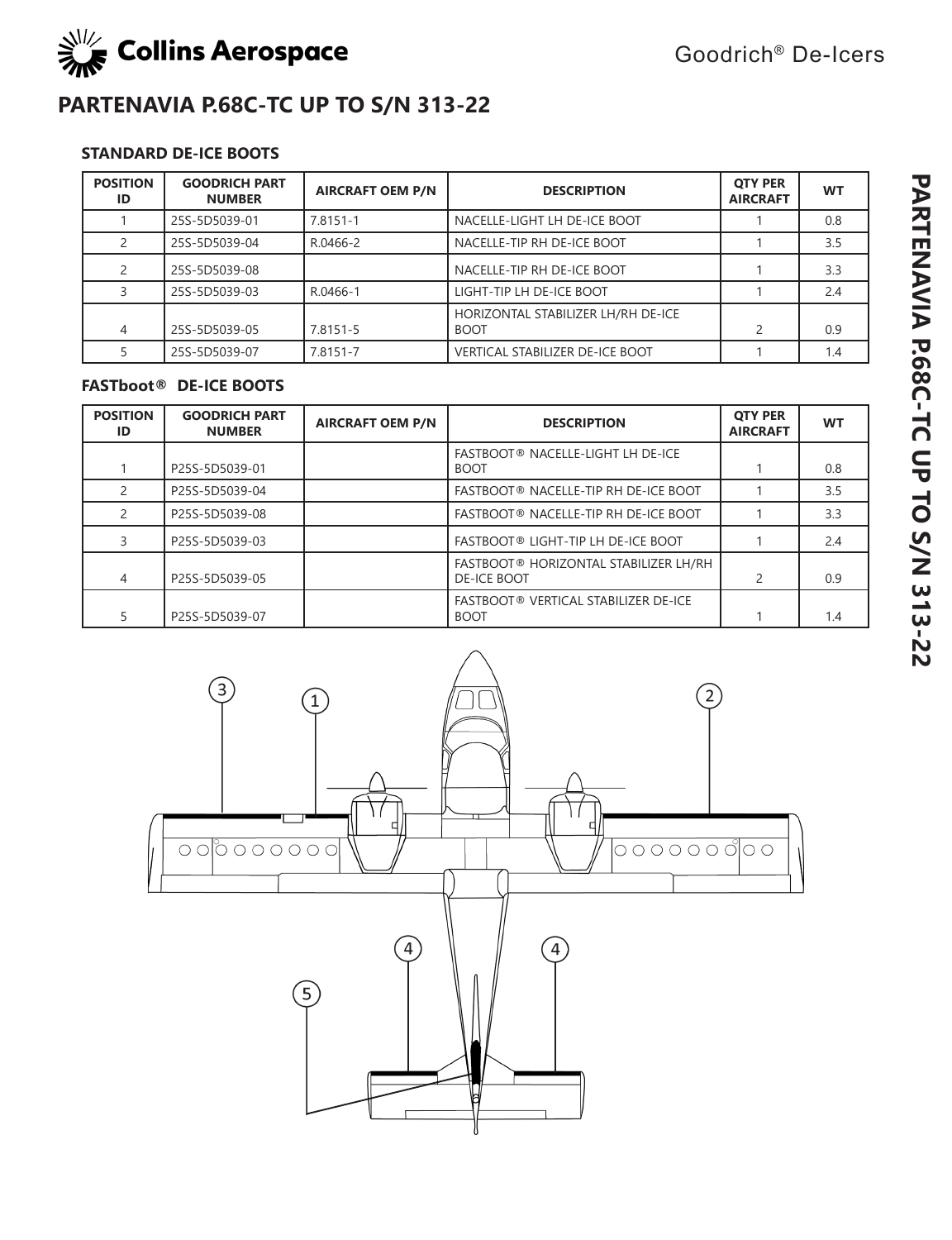

### **PARTENAVIA P.68C-TC S/N 313-22 UP**

### **STANDARD DE-ICE BOOTS**

| <b>POSITION</b><br>ID | <b>GOODRICH PART</b><br><b>NUMBER</b> | <b>AIRCRAFT OEM P/N</b> | <b>DESCRIPTION</b>                                | <b>QTY PER</b><br><b>AIRCRAFT</b> | <b>WT</b> |
|-----------------------|---------------------------------------|-------------------------|---------------------------------------------------|-----------------------------------|-----------|
|                       | 25S-5D5039-01                         | 7.8151-1                | NACELLE-LIGHT LH DE-ICE BOOT                      |                                   | 0.8       |
|                       | 25S-5D5039-10                         | 7.8151-4                | NACELLE-TIP RH DE-ICE BOOT                        |                                   | 3.5       |
|                       | 25S-5D5039-12                         |                         | NACELLE-TIP RH DE-ICE BOOT                        |                                   | 3.2       |
|                       | 25S-5D5039-09                         | 7.8151-3                | LIGHT-TIP LH DE-ICE BOOT                          |                                   | 2.3       |
| 4                     | 25S-5D5039-05                         | 7.8151-5                | HORIZONTAL STABILIZER LH/RH DE-ICE<br><b>BOOT</b> |                                   | 0.9       |
|                       | 25S-5D5039-07                         | 7.8151-7                | VERTICAL STABILIZER DE-ICE BOOT                   |                                   | 1.4       |

| <b>POSITION</b><br>ID | <b>GOODRICH PART</b><br><b>NUMBER</b> | <b>AIRCRAFT OEM P/N</b> | <b>DESCRIPTION</b>                                          | <b>OTY PER</b><br><b>AIRCRAFT</b> | <b>WT</b> |
|-----------------------|---------------------------------------|-------------------------|-------------------------------------------------------------|-----------------------------------|-----------|
|                       | P25S-5D5039-01                        |                         | FASTBOOT® NACELLE-LIGHT LH DE-ICE<br><b>BOOT</b>            |                                   | 0.8       |
|                       | P25S-5D5039-10                        |                         | FASTBOOT® NACELLE-TIP RH DE-ICE BOOT                        |                                   | 3.5       |
|                       | P25S-5D5039-12                        |                         | FASTBOOT® NACELLE-TIP RH DE-ICE BOOT                        |                                   | 3.2       |
|                       | P25S-5D5039-09                        |                         | <b>FASTBOOT® LIGHT-TIP LH DE-ICE BOOT</b>                   |                                   | 2.3       |
| 4                     | P25S-5D5039-05                        |                         | FASTBOOT® HORIZONTAL STABILIZER LH/RH<br><b>DE-ICE BOOT</b> | $\mathcal{P}$                     | 0.9       |
|                       | P25S-5D5039-07                        |                         | FASTBOOT® VERTICAL STABILIZER DE-ICE<br><b>BOOT</b>         |                                   | 1.4       |

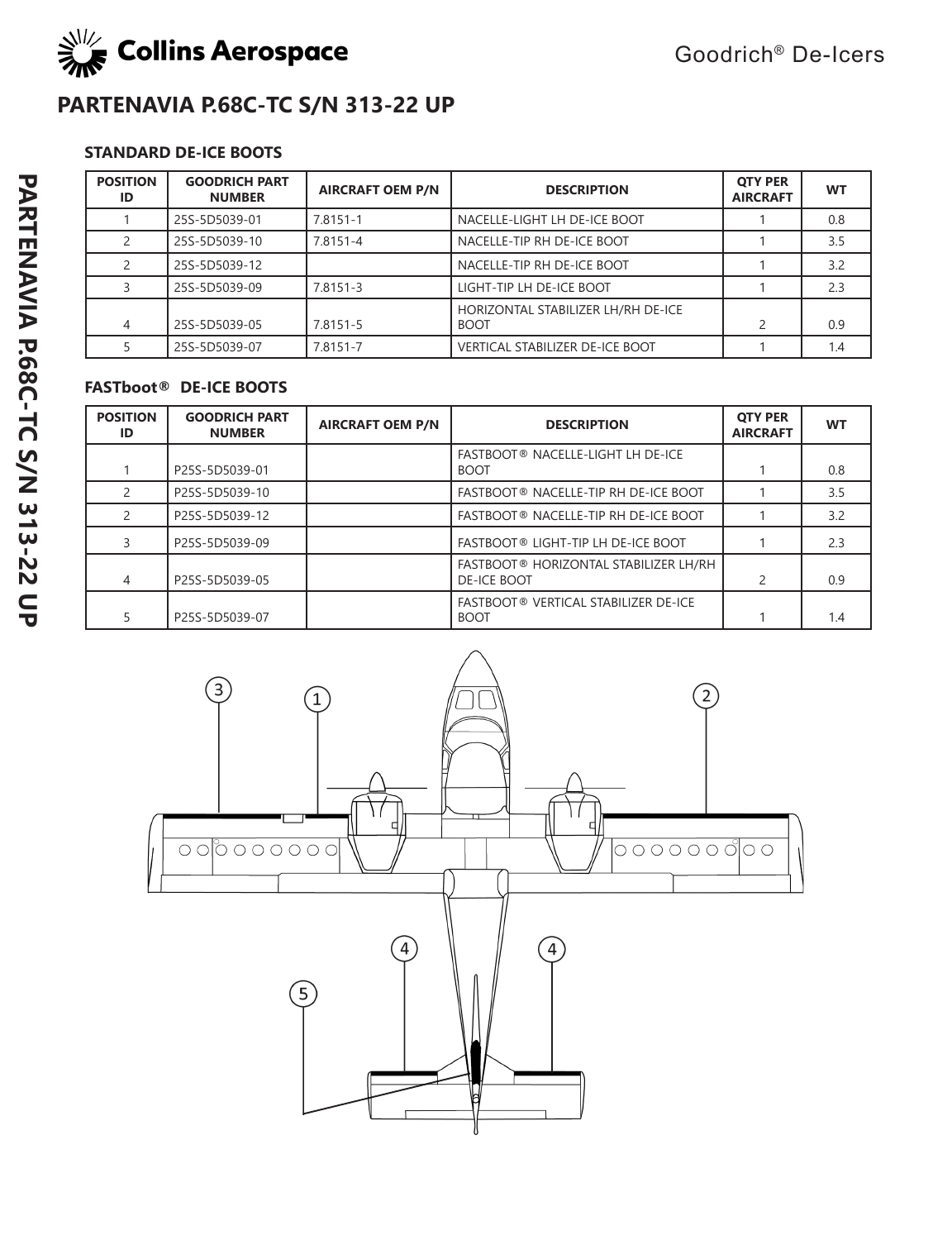

Goodrich® De-Icers

### **PARTENAVIA P.68R**

#### **STANDARD DE-ICE BOOTS**

| <b>POSITION</b><br>ID | <b>GOODRICH PART</b><br><b>NUMBER</b> | <b>AIRCRAFT OEM P/N</b> | <b>DESCRIPTION</b>                                | <b>OTY PER</b><br><b>AIRCRAFT</b> | <b>WT</b> |
|-----------------------|---------------------------------------|-------------------------|---------------------------------------------------|-----------------------------------|-----------|
|                       | 25S-5D5039-01                         | 7.8151-1                | NACELLE-LIGHT LH DE-ICE BOOT                      |                                   | 0.8       |
|                       | 25S-5D5039-04                         | R.0466-2                | NACELLE-TIP RH DE-ICE BOOT                        |                                   | 3.5       |
|                       | 25S-5D5039-03                         | R.0466-1                | LIGHT-TIP LH DE-ICE BOOT                          |                                   | 2.4       |
| 4                     | 25S-5D5039-05                         | 7.8151-5                | HORIZONTAL STABILIZER LH/RH DE-ICE<br><b>BOOT</b> | 2                                 | 0.9       |
|                       | 25S-5D5039-07                         | 7.8151-7                | <b>VERTICAL STABILIZER DE-ICE BOOT</b>            |                                   | 1.4       |

| <b>POSITION</b><br>ID | <b>GOODRICH PART</b><br><b>NUMBER</b> | <b>AIRCRAFT OEM P/N</b> | <b>DESCRIPTION</b>                                          | <b>OTY PER</b><br><b>AIRCRAFT</b> | <b>WT</b> |
|-----------------------|---------------------------------------|-------------------------|-------------------------------------------------------------|-----------------------------------|-----------|
|                       | P25S-5D5039-01                        |                         | FASTBOOT® NACELLE-LIGHT LH DE-ICE<br><b>BOOT</b>            |                                   | 0.8       |
|                       | P25S-5D5039-04                        |                         | FASTBOOT® NACELLE-TIP RH DE-ICE BOOT                        |                                   | 3.5       |
|                       | P25S-5D5039-03                        |                         | FASTBOOT® LIGHT-TIP LH DE-ICE BOOT                          |                                   | 2.4       |
| 4                     | P25S-5D5039-05                        |                         | FASTBOOT® HORIZONTAL STABILIZER LH/RH<br><b>DE-ICE BOOT</b> |                                   | 0.9       |
|                       | P25S-5D5039-07                        |                         | FASTBOOT® VERTICAL STABILIZER DE-ICE<br><b>BOOT</b>         |                                   | 1.4       |

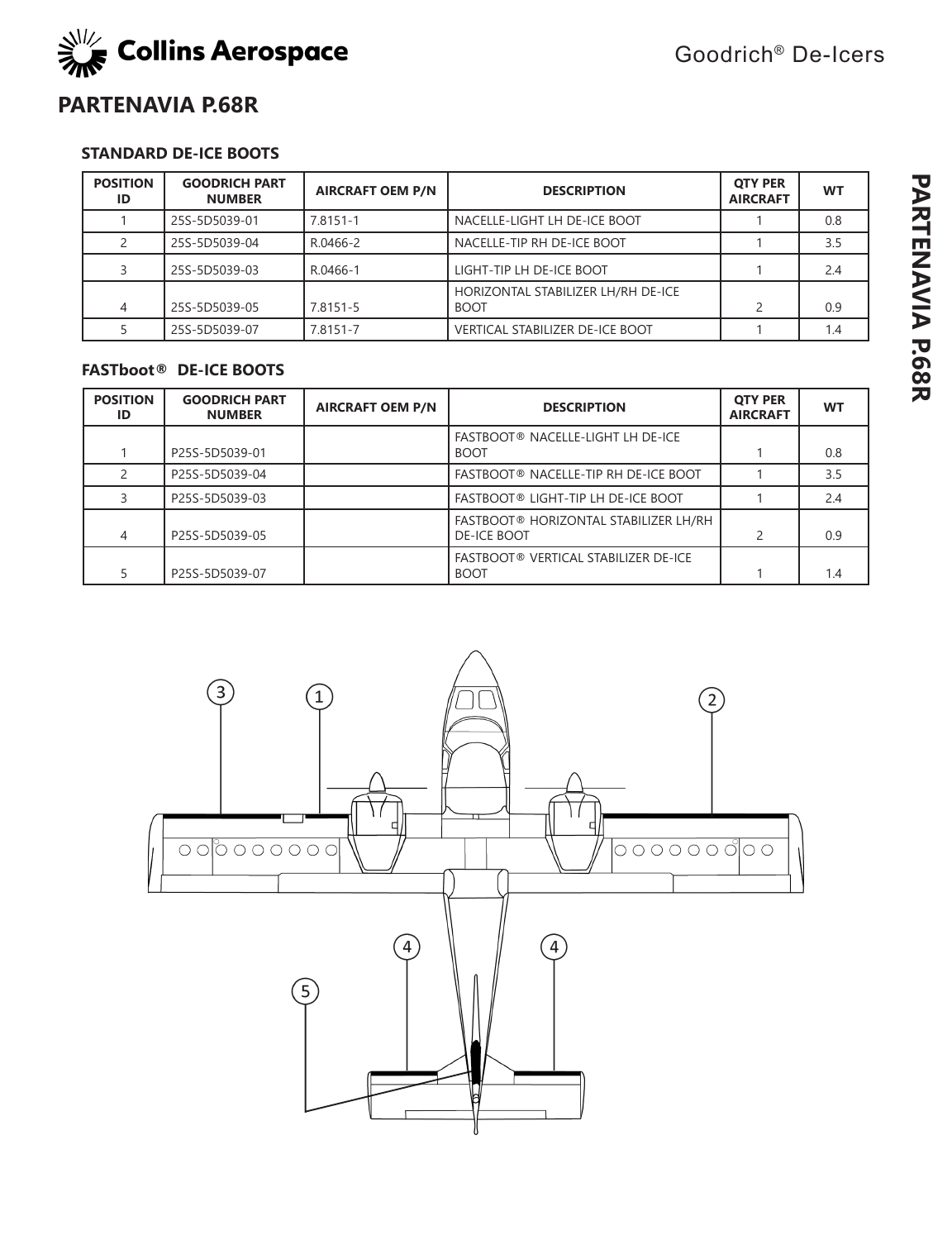

# **PARTENAVIA P.68TC (OBSERVER)**

### **STANDARD DE-ICE BOOTS**

| <b>POSITION</b><br>ID | <b>GOODRICH PART</b><br><b>NUMBER</b> | <b>AIRCRAFT OEM P/N</b> | <b>DESCRIPTION</b>                                | <b>OTY PER</b><br><b>AIRCRAFT</b> | <b>WT</b> |
|-----------------------|---------------------------------------|-------------------------|---------------------------------------------------|-----------------------------------|-----------|
|                       | 25S-5D5039-01                         | 7.8151-1                | NACELLE-LIGHT LH DE-ICE BOOT                      |                                   | 0.8       |
|                       | 25S-5D5039-12                         | 7.8151-12               | NACELLE-TIP RH DE-ICE BOOT                        |                                   | 3.2       |
|                       | 25S-5D5039-09                         | 7.8151-3                | LIGHT-TIP LH DE-ICE BOOT                          |                                   | 2.3       |
| 4                     | 25S-5D5039-05                         | 7.8151-5                | HORIZONTAL STABILIZER LH/RH DE-ICE<br><b>BOOT</b> |                                   | 0.9       |
|                       | 25S-5D5039-07                         | 7.8151-7                | VERTICAL STABILIZER DE-ICE BOOT                   |                                   | 1.4       |

| <b>POSITION</b><br>ID | <b>GOODRICH PART</b><br><b>NUMBER</b> | <b>AIRCRAFT OEM P/N</b> | <b>DESCRIPTION</b>                                          | <b>QTY PER</b><br><b>AIRCRAFT</b> | <b>WT</b> |
|-----------------------|---------------------------------------|-------------------------|-------------------------------------------------------------|-----------------------------------|-----------|
|                       | P25S-5D5039-01                        |                         | FASTBOOT® NACELLE-LIGHT LH DE-ICE<br><b>BOOT</b>            |                                   | 0.8       |
|                       | P25S-5D5039-12                        |                         | FASTBOOT® NACELLE-TIP RH DE-ICE BOOT                        |                                   | 3.2       |
|                       | P25S-5D5039-09                        |                         | FASTBOOT® LIGHT-TIP LH DE-ICE BOOT                          |                                   | 2.3       |
| 4                     | P25S-5D5039-05                        |                         | FASTBOOT® HORIZONTAL STABILIZER LH/RH<br><b>DE-ICE BOOT</b> |                                   | 0.9       |
|                       | P25S-5D5039-07                        |                         | FASTBOOT® VERTICAL STABILIZER DE-ICE<br><b>BOOT</b>         |                                   | 1.4       |

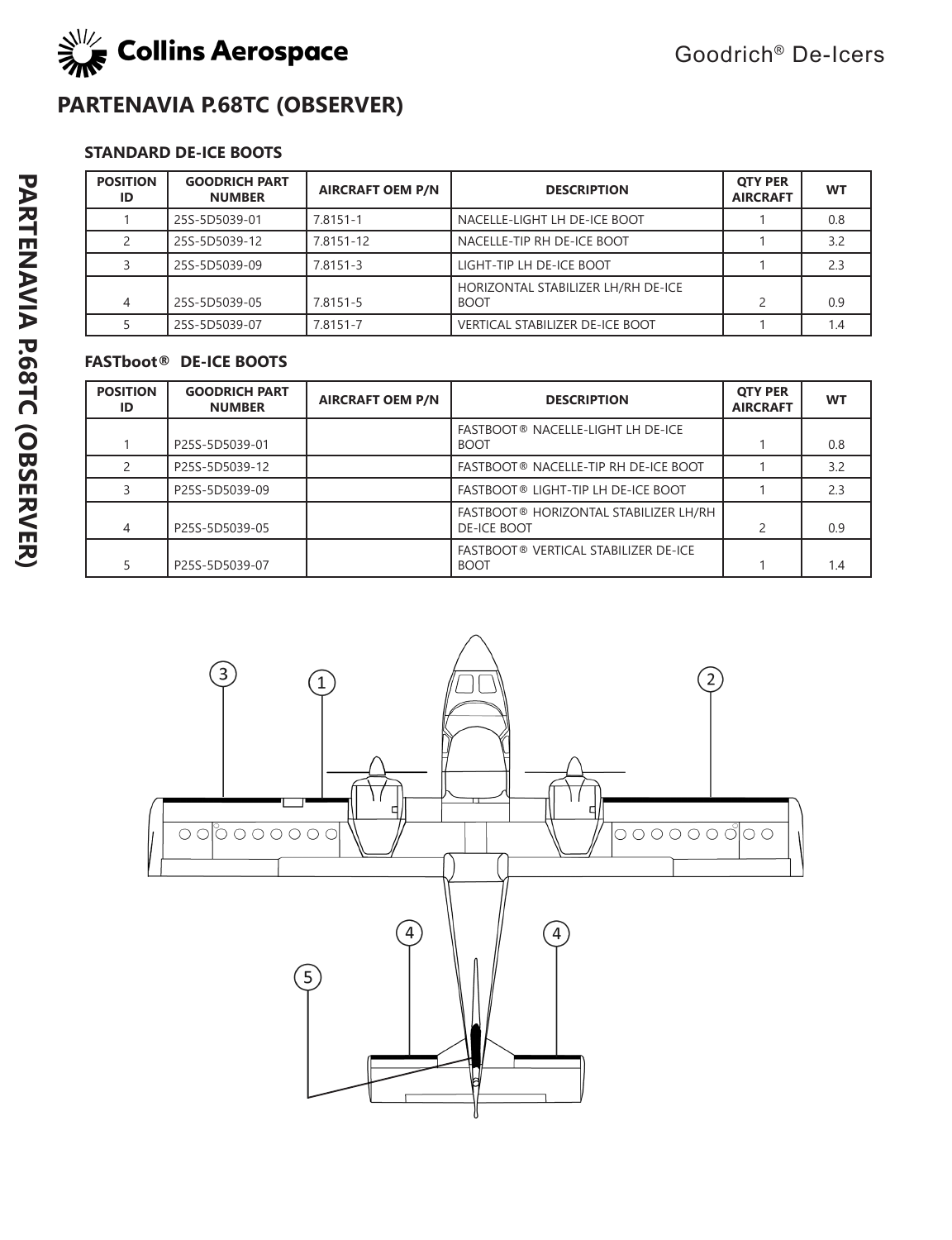

# **PARTENAVIA AP68TP-300 (SPARTACUS)**

### **STANDARD DE-ICE BOOTS**

| <b>POSITION</b><br>ID | <b>GOODRICH PART</b><br><b>NUMBER</b> | <b>AIRCRAFT OEM P/N</b> | <b>DESCRIPTION</b>                                       | <b>OTY PER</b><br><b>AIRCRAFT</b> | <b>WT</b> |
|-----------------------|---------------------------------------|-------------------------|----------------------------------------------------------|-----------------------------------|-----------|
|                       | 25S-5D5181-07                         | A-7.8535-007            | INBOARD WING LH DE-ICE BOOT                              |                                   | 0.5       |
|                       | 25S-5D5181-08                         | A-7.8535-008            | INBOARD WING RH DE-ICE BOOT                              |                                   | 0.5       |
|                       | 25S-5D5181-01                         | A-7.8535-001            | OUTBOARD WING LH DE-ICE BOOT                             |                                   | 3.5       |
| 4                     | 25S-5D5181-02                         | A-7.8535-002            | OUTBOARD WING RH DE-ICE BOOT                             |                                   | 3.5       |
|                       | 25S-5D5181-03                         | A-7.8535-003            | HORIZONTAL STABILIZER LH (ESTANE®)<br><b>DE-ICE BOOT</b> |                                   | 1.8       |
| 6                     | 25S-5D5181-04                         | A-7.8535-004            | HORIZONTAL STABILIZER RH (ESTANE®)<br><b>DE-ICE BOOT</b> |                                   | 1.8       |
|                       | 25S-5D5181-05                         | A-7.8535-005            | <b>VERTICAL STABILIZER DE-ICE BOOT</b>                   |                                   | 1.5       |

\*ESTANE® DE-ICERS HAVE A SURFACE PLY RESISTANT TO DIESTER TYPE ENGINE OIL